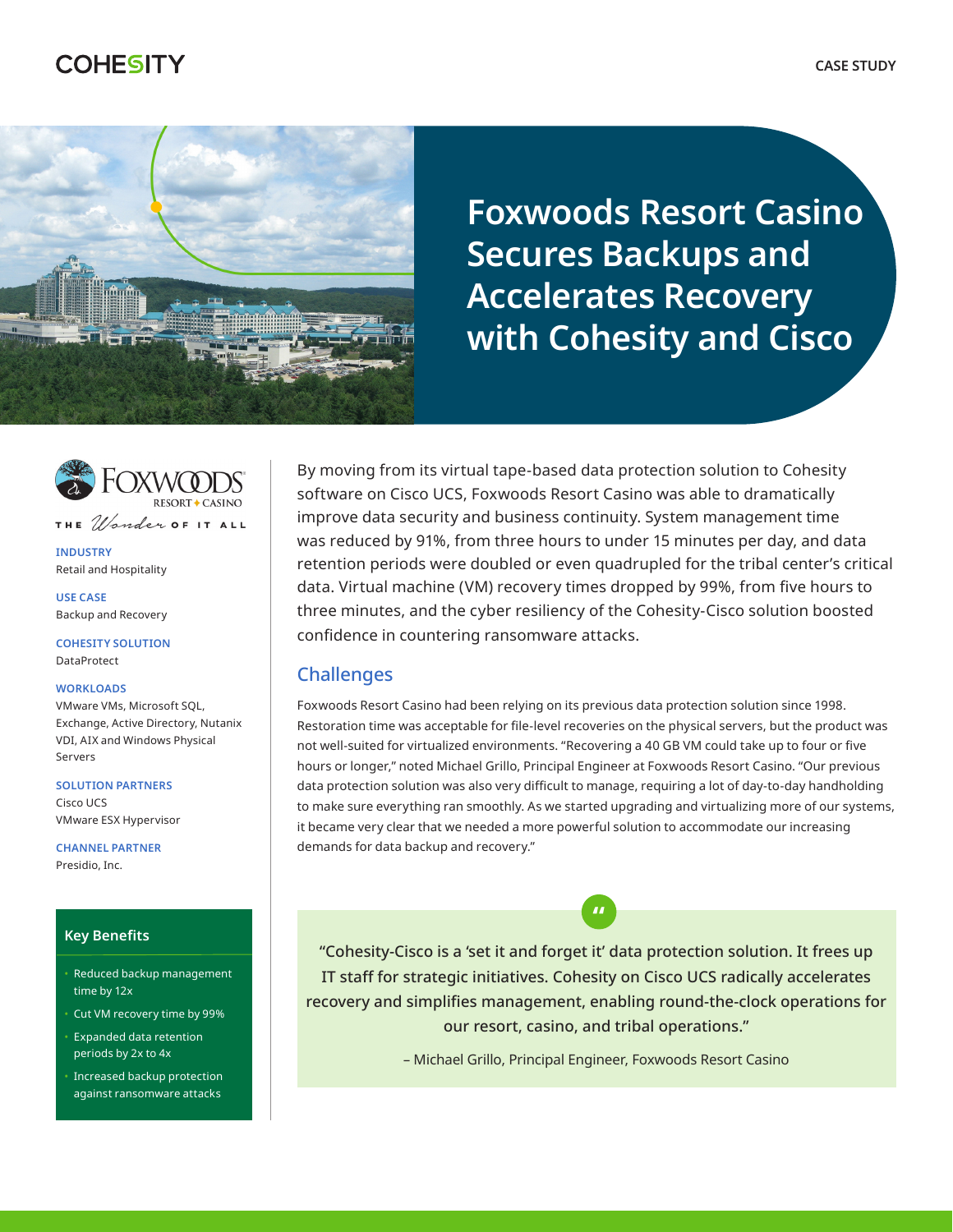In addition to managing the technology systems for the casino and resort properties, Foxwoods' IT team also maintains all applications and infrastructure for the Mashantucket Pequot Tribal Nation. "We support our tribal health services facilities, court systems, 911 system for the tribal police, and many other essential services that need to be running 24x7 for a sovereign nation," said Grillo. "If an outage occurs on any of those systems, our tribal members' health and safety are in jeopardy. In addition, if we ever have an outage on the gaming side of our operations, our slot machines would go offline, ratings for those users would be difficult to obtain, and credit card processing would come to a halt."

## Solution

Foxwoods started preparing for a technology refresh two years ago. "We knew we couldn't keep pace with our fast growth rate on our existing data protection solution," said Grillo. "We needed a more modern solution that would enable us to protect more of our data and recover our essential systems much faster."

High IT costs were also an issue in the previous environment. "Our infrastructure costs were skyrocketing since we had to keep adding capacity to our data protection environment and shrink our data retention periods. We needed to find a way to move forward in a more cost-effective manner," said Grillo.

Foxwoods evaluated several vendors' backup and recovery solutions, including Cohesity, Veeam, and Rubrik. "We had a much higher comfort level with the Cohesity product than with any of the competitors' solutions," reported Grillo. "The Cohesity sales team was also very technical and much more responsive to our needs. They were able to accurately size our environment, with a 3-5 year growth projection built into our plan. It was clear that Cohesity was the right path for us going forward."

Grillo made the decision to deploy Cohesity on Cisco UCS. "In addition to the impressive performance of the Cisco servers, Cisco's maintenance expenses were quite low due to a bundled service contract. Using Cisco servers for our backup environment also gave us the opportunity to 'kick the tires' on the UCS platform for potentially replacing our third-party production servers in the future."

### **Results**

The biggest benefit of moving to Cohesity was the faster recovery time for VMs, according to Grillo. "Recoveries could take up to four or five hours or longer with the previous data protection solution. With Cohesity software running on Cisco UCS, the VMs are back online running off the cluster within just two to three minutes."

Grillo is also spending less time maintaining Foxwoods' backup environment. "I've used a number of different backup and recovery solutions during my IT career, and Cohesity is the easiest one I've ever dealt with by far," said Grillo. "I used to spend three hours per day making sure the backups were working. With Cohesity and Cisco, it takes less than 15 minutes. Even the Cohesity patches and UCS firmware updates are simple and fast. I just download the updates, and we're good to go within minutes."

Foxwoods has been forced to manage its IT environment with a smaller number of trained staff during the Covid-19 pandemic. "Even with half of our team out on sick leave or quarantining from a possible Covid-19 exposure, I still have time to cover their roles and responsibilities due to the simplicity of the Cohesity platform. This never would have been possible with our previous data protection solution," said Grillo.

The Cohesity software also increased Foxwoods' defense against ransomware attacks. "Cohesity provides added protection in case we are ever attacked," noted Grillo. "The cluster itself is immutable and encrypted, so it's very secure. Since the data is not accessible to outsiders, it's not as prone to a ransomware attack. Other data protection solutions aren't as secure as Cohesity. For example, if you store data on snapshots or an unsecured storage array, hostile intruders could go in and delete all of your snapshots and backups. That's not a concern with the Cohesity platform since the system is very secure by design."

"We've been able to increase our data retention periods even more than we initially had planned," reported Grillo. "Due to the storage efficiency of the Cohesity and Cisco UCS solution, we've doubled and for some workloads, quadrupled—our data retention periods, further increasing our data protection capabilities for our casino properties and tribal operations."

Cohesity has enabled Foxwoods to improve the user experience for casino visitors. "A great customer experience is essential in the gaming enterprise," explained Grillo. "If customers are inconvenienced, they're not going to sit around and wait for somebody in the back room to fix the computers, they'll move on to another casino. The Cohesity and Cisco solution enables us to restore any compromised systems or data almost instantly, ensuring a stellar end-user experience for all of our resort and casino visitors."